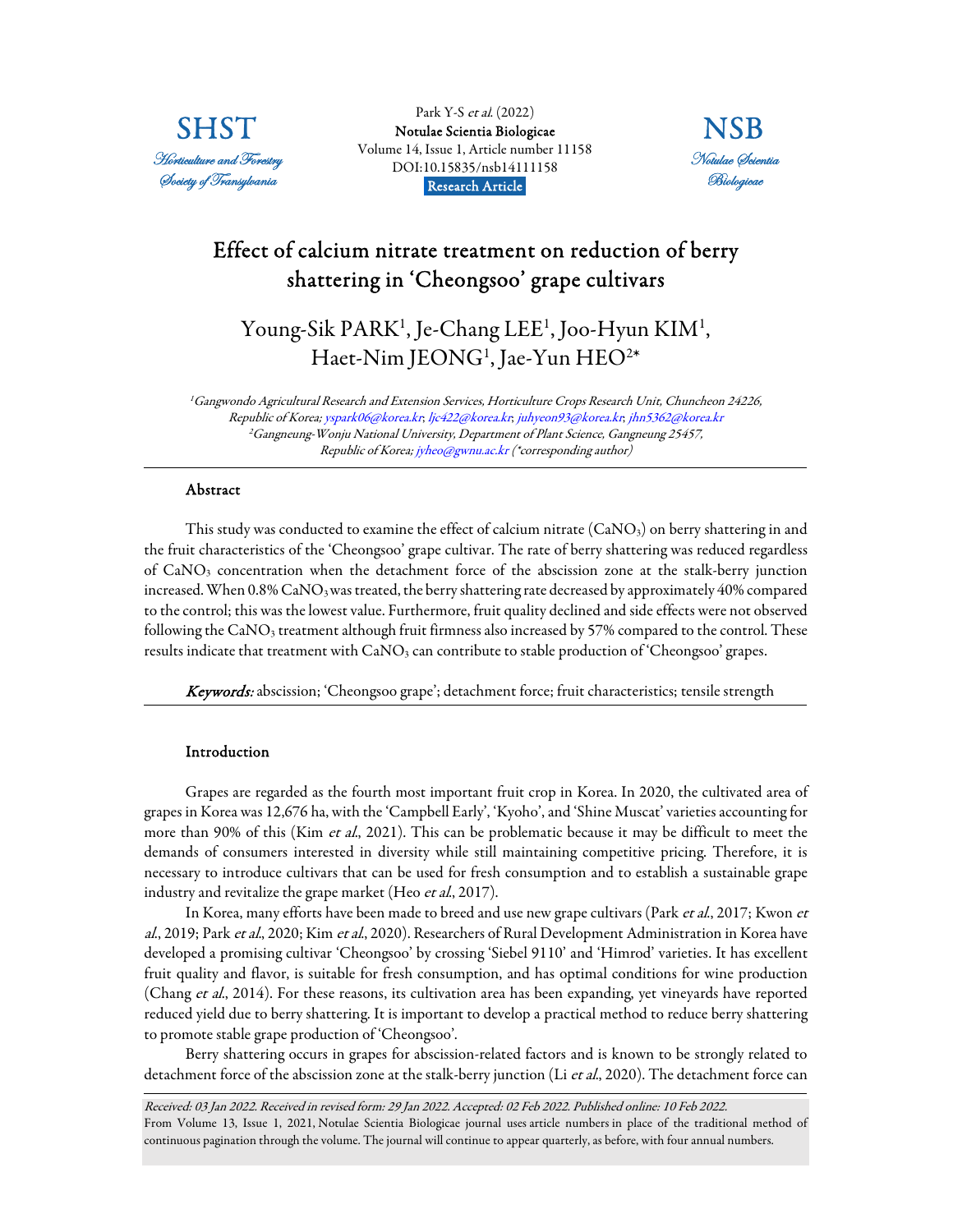be increased with calcium nitrate  $(CaNO<sub>3</sub>)$ ; however, the effect of  $CaNO<sub>3</sub>$  on berry shattering and fruit characteristics differs by concentration. Hence, we tested whether foliar fertilization with CaNO<sub>3</sub> could be used as a method for minimizing berry shattering in 'Cheongsoo' and attempted to select an optimal treatment concentration of the same.

# Materials and Methods

#### Background information

This study was performed using 5-year-old 'Cheongsoo' grapes planted at 3 m in row and 3 m in vines at the vineyard of Gangwondo Agricultural Research and Extension Services located in Chuncheon, Korea. For this experiment,  $CaNO<sub>3</sub>$  concentrations were set to 0.0, 0.2, 0.4, and 0.8%. At the verasion period, each concentration of CaNO<sub>3</sub> was sprayed once onto leaves and clusters with 70 to 75 berries whose fruiting was controlled.

#### Quantitative analysis

The effect of  $CaNO<sub>3</sub>$  treatment on the reduction of berry shattering was examined by testing the berry shattering ratio and detachment force of clusters at optimal harvest period. The berry shattering ratio of berries was calculated as (the number of falling berries / the total number of berries) × 100. Detachment force can be evaluated by the tensile strength of the abscission zone at the stalk-berry junction, and was measured using a rheometer (Sun Scientific, Tokyo, Japan). Fruit characteristics after administration of CaNO<sub>3</sub> were observed by evaluating berry weight, total soluble solids (TSS), titratable acidity (TA), and fruit firmness as these are regarded as the main indicators of fruit characteristics in grapes (Heo and Park, 2016). For measurement of cluster weight, five clusters from three vines were randomly harvested and each cluster was weighed using a digital scale. Then, berry weight was calculated by dividing cluster weight by the number of berries per cluster. TSS was measured with a digital refractometer after extracting fruit juice from ten berries from each cluster (expressed in °Bx). TA was measured for sugar content using an automatic titrator (Schott, Mainz, Germany) after adding 5 ml of the fruit juice obtained to 15 ml of distilled water (Heo et al., 2015). Titration was conducted with 0.1 N NaOH to a pH of 8.2 and was expressed as a value converted into tartaric acid. For measurement of fruit firmness, five berries were randomly selected from each cluster and the rind from the equator was removed. Then, the maximum pressure was measured using a texture analyzer equipped with a 2 mm diameter plunger, set to a speed of 2 mm·s-1 and a depth of 5 mm (expressed in Newton (N)).

#### Statistical analysis

Correlation analysis was performed to test the relationship between berry shattering and detachment force in the 'Cheongsoo' cultivar. Statistical comparison of berry shattering and fruit characteristics based on CaNO3 treatment concentration was performed using the analysis of variance and Duncan's multiple range tests in the SPSS program (Version 28, IBM, USA). Correlation was deemed significant at p = 0.01.

#### Results and Discussion

Table 1 shows the effects of different concentrations of CaNO3 on the berry shattering and fruit characteristics of the 'Cheongsoo' cultivar. The berry shattering rate decreased regardless of treatment concentration when  $\text{CaNO}_3$  was administered. When treated with  $\text{CaNO}_3$  at 0.4% and 0.8%, the detachment force increased sharply to 47.2% and 44.9%, respectively, compared to the control. In contrast, the berry shattering rate decreased considerably. Among the important indicators, the berry shattering rate was only correlated with detachment force (Table 2).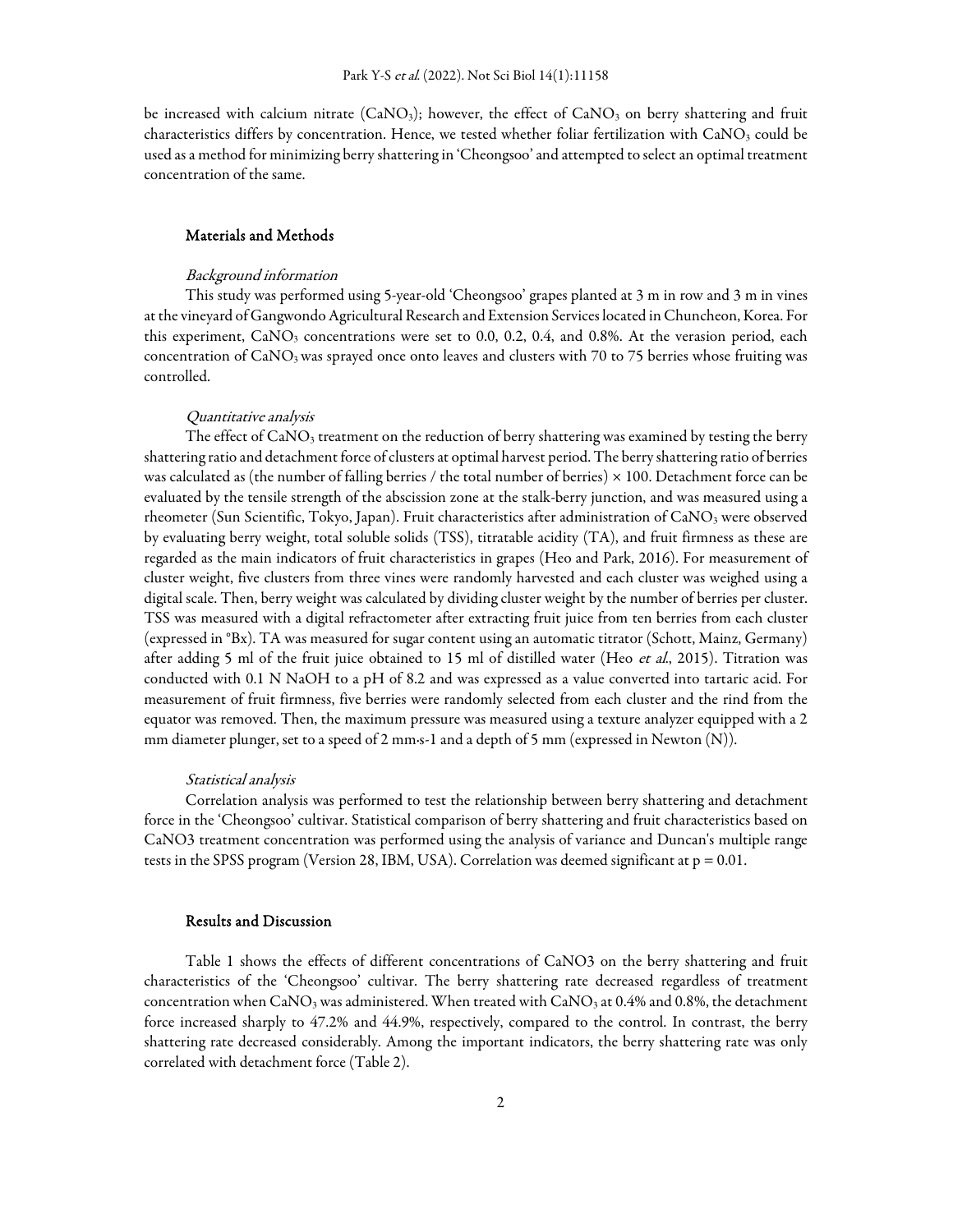| Concentration<br>$(\% )$ | Berry<br>shattering<br>rate $(\%)$ | Detachment<br>force<br>(g/cm <sup>2</sup> ) | Berry weight<br>(g) | Total soluble<br>solids (°Brix) | Titratable<br>acidity<br>(% ) | Fruit<br>firmness $(N)$ |
|--------------------------|------------------------------------|---------------------------------------------|---------------------|---------------------------------|-------------------------------|-------------------------|
| 0.0                      | 23.0a                              | 116.5b                                      | 2.7a                | 17.3c                           | 0.88a                         | 0.14c                   |
| 0.2                      | 19.4 <sub>b</sub>                  | 120.7 <sub>b</sub>                          | 2.6a                | 18.7 a                          | 0.59 <sub>b</sub>             | 0.18 <sub>b</sub>       |
| 0.4                      | 16.3 bc                            | 171.6 a                                     | 2.6a                | 18.2 <sub>b</sub>               | 0.58 <sub>b</sub>             | 0.22a                   |
| 0.8                      | 13.9c                              | 168.9 a                                     | 2.7a                | 17.6c                           | 0.85a                         | 0.22a                   |

Table 1. Effect of CaNO3 treatment on berry shattering and fruit characteristics in 'Cheongsoo' grapes

The same letters denote no significant difference at p < 0.05.

## Table 2. Correlation matrix for study variables

| Pearson correlation   | Berry shattering | Detachment | Total soluble | Titratable | Fruit firmness |
|-----------------------|------------------|------------|---------------|------------|----------------|
|                       | rate             | force      | solids        | acidity    |                |
| Berry shattering rate |                  |            |               |            |                |
| Detachment force      | $-0.382**$       |            |               |            |                |
| Total soluble solids  | $-0.086$         | $-0.031$   |               |            |                |
| Titratable acidity    | $-0.004$         | $-0.061$   | $-0.431**$    |            |                |
| Fruit firmness        | $-0.160$         | $0.492**$  | 0.149         | $-0.159$   |                |

\*\* Correlation is significant at the 0.01 level.

The relationship between berry shattering and detachment force reported by Wu et al. (2008) and Sabir and Sabir (2017) suggested that one of the main causes of the former in the 'Cheongsoo' cultivar is decreased detachment force of the abscission zone at the stalk-berry junction. This is suspected to be caused by cell dissolution, separation, and breakdown in the abscission zone. Calcium in the cell wall ionically binds pectin in the middle layer of the cell. This increases the binding force of the middle layer of the cell, protecting the structure and function of the cell membrane and delaying cell breakdown caused by aging (Gao et al., 2019). For this reason, calcium has been successfully used to mitigate berry shattering (Bassiony et al., 2018; Nireshkumar et al., 2020), berry cracking (Yu et al., 2020), and fruit softening (Gao et al., 2020). From this experiment, we also verified that  $CaNO<sub>3</sub>$  would result reduce berry shattering, given that the 'Cheongsoo' grapes contain calcium. However, it should be noted that treatments with 0.4% and 0.8% CaNO<sub>3</sub> showed similar detachment force levels but differing berry shattering levels, with the former for the 0.8% CaNO<sub>3</sub> treatment being more reduced. This result indicates that other factors may be associated with berry shattering. For example, ethylene production has been reported as another cause of berry shattering (Ye et al., 2017), and investigating it further would be helpful to more effectively prevent the problem in 'Cheongsoo' grapes.

Although  $CaNO<sub>3</sub>$  treatment results in a reduction in berry shattering, it cannot be used in farms if it decreases fruit characteristics; therefore, it is also important to evaluate the latter. From this study, we confirmed that berry weight was not affected by  $CaNO<sub>3</sub>$  treatment. In two treatment conditions (0.2% and 0.4% conc.), TSS increased considerably, with the highest value being  $18.7 \text{ }^{\circ}$ Bx after 0.2% CaNO<sub>3</sub> treatment. In addition, TA decreased significantly at concentrations of 0.2% and 0.4%. Similarly, the administration of CaNO<sub>3</sub> improved TSS and decreased TA in "ruby seedless" grapes (Huang *et al.*, 2018), suggesting that CaNO<sub>3</sub> improves the taste of some grape cultivars. One study shows that shoot growth was suppressed and physiological activity increased in peach leaves treated with calcium, and that this improved fruit quality (Park *et al.*, 2010). Similarly, TSS increases with CaNO<sub>3</sub> treatment in 'Cheongsoo' grapes. The nutrients stored in the grape may become activated and more concentrated because CaNO<sub>3</sub> might improve photosynthetic ability. At 0.8% CaNO3, TSS and TA remained at similar levels to those of the control. Although photosynthetic efficiency may increase with 0.8% CaNO<sub>3</sub> treatment, the increased nitric acid might promote vegetative growth and thus negatively affect the balance of TSS and TA compared to 0.2% and 0.4% concentrations.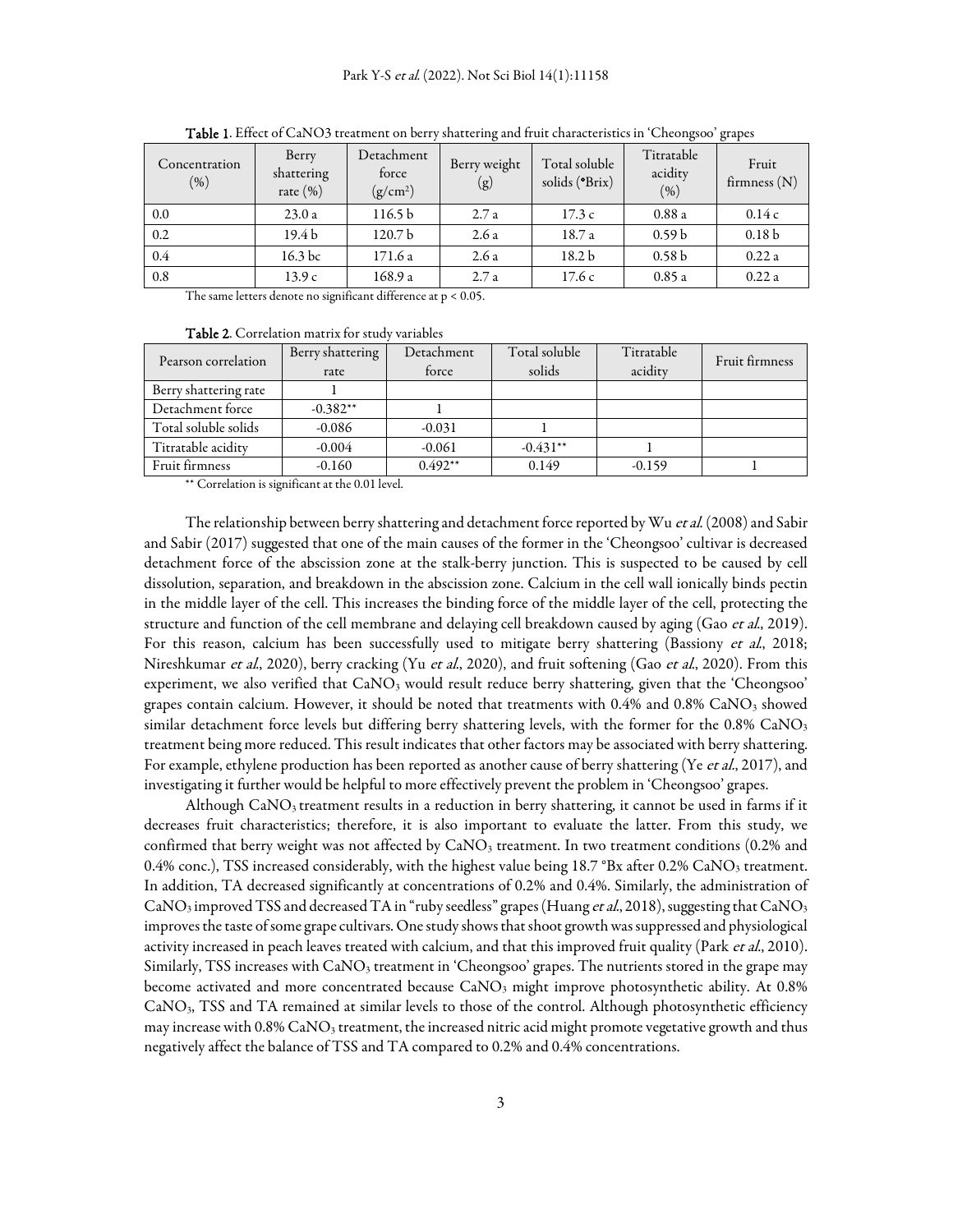The results of this study show that berry firmness increases after CaNO<sub>3</sub> application. Many other studies have reported a significant relationship between calcium levels and fruit firmness in apples, blueberries, and peaches (Mohebbi et al., 2020; Shahid et al., 2020; Lobos et al., 2021). According to a recent study in grapes (Martins et al., 2020), the internal structure of the berry changes due to the expression of genes that prevent pectin degradation and cell wall softening, thus leading to berry firmness. From this study, CaNO<sub>3</sub> seems to result in a similar effect in 'Cheongsoo' grapes. It has also been reported that some fruit crops lose their commercial value owing to fruit cracking or rotting when calcium is foliar fertilized, but no side effect was observed when CaNO<sub>3</sub> was applied to 'Cheongsoo'. With treatment of 0.8% CaNO<sub>3</sub>, berry shattering was reduced to a great extent while fruit quality was not reduced, thereby indicating that this treatment could be used effectively to solve the problem in 'Cheongsoo' grapes. It is expected that the foliar application of CaNO<sub>3</sub> fertilizer could be used to strengthen 'Cheongsoo' grapes that suffer from berry shattering.

## Conclusions

In this study, the application of CaNO<sub>3</sub> not only reduced berry shattering in 'Cheongsoo', but also made a difference in fruit characteristics. It was determined that the effect varies according to treatment concentration. A higher concentration of  $CaNO<sub>3</sub>$  (0.8%) resulted in the lowest berry shattering rate yet did not decrease fruit quality. Medium concentrations of  $\text{CaNO}_3$  (0.2% and 0.4%) decreased berry shattering rate slightly but greatly decreased titratable acidity. It would be useful to investigate the cause of these differences through additional studies to better understand CaNO<sub>3</sub> for use in 'Cheongsoo' grapes and other cultivars. Molecular studies using conditions that induce phenotypic differences are expected to play a major role in elucidating the genetic factors that control fruit quality and berry shattering. This will be important in the future, especially for breeding and cultivation of grapes.

# Authors' Contributions

YSP: Conceptualization; Data curation; Investigation; Methodology; Project administration; Resources; Software; Writing - original draft. JCL, JHK and HNJ: Data curation; Formal analysis; Methodology; Validation. JYH: Formal analysis; Methodology; Supervision; Writing - review and editing. All authors read and approved the final manuscript.

Ethical approval (for researches involving animals or humans)

Not applicable.

#### Acknowledgements

This work was supported by the Rural Development Administration of Republic of Korea, grant number PJ0127152022.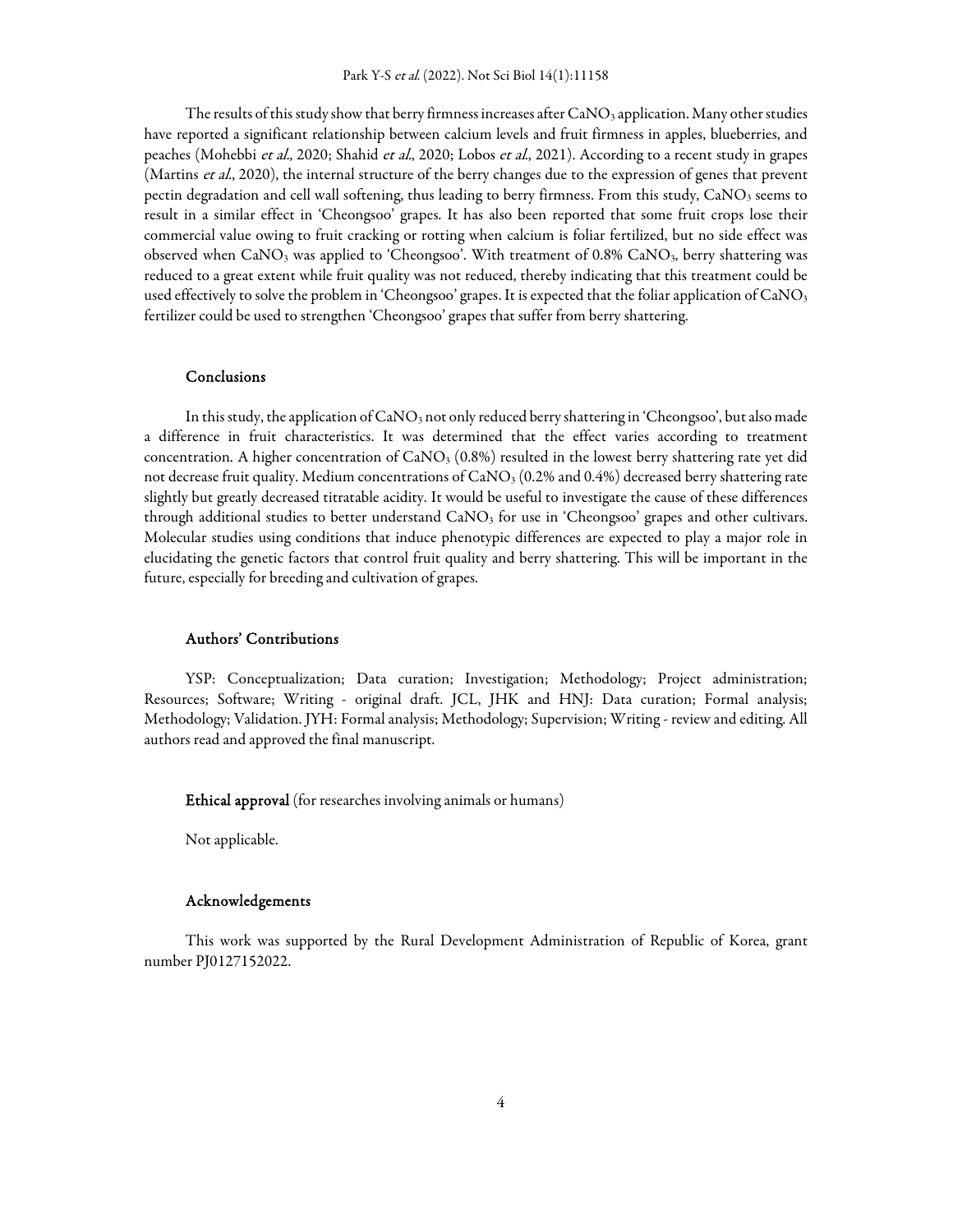# Conflict of Interests

The authors declare that there are no conflicts of interest related to this article.

# References

- Bassiony SS, Zaghloul AE, Abd El-Aziz MH (2018). Effect of irrigation levels with foliar spray of silicon, calcium and amino acids on Thompson seedless grapevines. I. Yield and fruit quality. Journal of Productivity and Development 23(3):429-452. https://doi.org/10.21608/jpd.2018.42054
- Chang EH, Jung SM, Park SJ, Noh JH, Hur YY, Nam JC, Park KS (2014). Wine quality of grapevine 'Cheongsoo' and the related metabolites on proton nuclear magnetic resonance (NMR) spectroscopy at the different harvest times. Plant Omics 7(2):80-86.
- Gao Q, Xiong T, Li X, Chen W, Zhu X. (2019). Calcium and calcium sensors in fruit development and ripening. Scientia Horticulturae 253:412-421. https://doi.org/10.1016/j.scienta.2019.04.069
- Gao Q, Tan Q, Song Z, Chen W, Li X, Zhu X (2020). Calcium chloride postharvest treatment delays the ripening and softening of papaya fruit. Journal of Food Processing and Preservation 44:e14604. https://doi.org/10.1111/jfpp.14604
- Heo JY, Park YS, Um NY, Park SM (2015). Selection of native ground cover plants for sod culture in an organic apple orchard. Korean Journal of Plant Resources 28:641-647. https://doi.org/10.7732/kjpr.2015.28.5.641
- Heo JY, Park SM (2016). Variation in fruit characteristics of 3x progenies obtained from a cross between 4x and 2x grape cultivars. Korean Journal of Horticultural Science and Technology 34:761-770. https://doi.org/10.12972/kjhst.20160080
- Huang Y, Ma X, HU W, Wang J (2018). Effect of spraying calcium fertilizer on the fruit quality of 'Ruby Seedless' grape. 7th International Conference on Energy and Environmental Protection published in Advances in Engineering Research 170:1564-1567. https://doi.org/10.2991/iceep-18.2018.281
- Kim SH, Kwon JH, Park YS, Heo JY (2020). In vitro embryo rescue for the production of hypotetraploids after cross between hypotetraploid and tetraploid grape cultivars. Notulae Botanicae Horti Agrobotanici Cluj-Napoca 48:503-508. https://doi.org/10.15835/nbha48111795
- Kim SH, Jeong SH, Heo JY (2021). Incidence of 14 grapevine viruses in Korean vineyards. Notulae Botanicae Horti Agrobotanici Cluj-Napoca 49:12490. https://doi.org/10.15835/nbha49412490
- Kwon JH, Park YS, Kim SH, Heo JY (2019). Evaluation of genetic stability and effects of plant growth regulators for in vitro propagation of underutilized Vitis amurensis 'Cheongsan'. Notulae Botanicae Horti Agrobotanici Cluj-Napoca 47:987-994. https://doi.org/10.15835/nbha47311599
- Li M, Huang Z, You X, Zhang Y, Wei P, Zhou K, Wang Y (2020). Relationships between cell structure alterations and Berry abscission in table grapes. Frontiers in Nutrition 7:69. https://doi.org/10.3389/fnut.2020.00069
- Lobos TE, Retamales JB, Hanson EJ (2021). Early preharvest calcium sprays improve postharvest fruit quality in 'Liberty' highbush blueberries. Scientia Horticulturae 277:109790. https://doi.org/10.1016/j.scienta.2020.109790
- Martins V, Garcia A, Alhinho AT, Costa P, Lanceros-Méndez S, Costa NMR, Gerós H (2020). Vineyard calcium sprays induce changes in grape berry skin, firmness, cell wall composition and expression of cell wall-related genes. Plant Physiology and Biochemistry 150:49-55. https://doi.org/10.1016/j.plaphy.2020.02.033
- Mohebbi S, Babalar M, Zamani Z, Askari MA (2020). Influence of early season boron spraying and postharvest calcium dip treatment on cell-wall degrading enzymes and fruit firmness in 'Starking Delicious' apple during storage. Scientia Horticulturae 259:108822. https://doi.org/10.1016/j.scienta.2019.108822
- Nireshkumar N, Saraswathy S, Subbiah A, Venkatesan K (2020). Yield and quality enhancement as influenced by preharvest nutrient spray in grapes (*Vitis vinifera L.*) var. Muscat Hamburg by adopting double pruning and double cropping system under Cumbum Valley condition. Journal of Pharmacognosy and Phytochemistry 9(5):2240- 224. https://doi.org/10.22271/phyto.2020.v9.i5ae.1267
- Park JY, Son IC, Kim DI (2010). Effects of foliar spray of calcium hydroxide on shoot growth and fruit quality in 'Daewol' peach (Prunus persica L. Batsch). Korean Journal of Environmental Agriculture 29:102-108. https://doi.org/10.5338/KJEA.2010.29.2.102